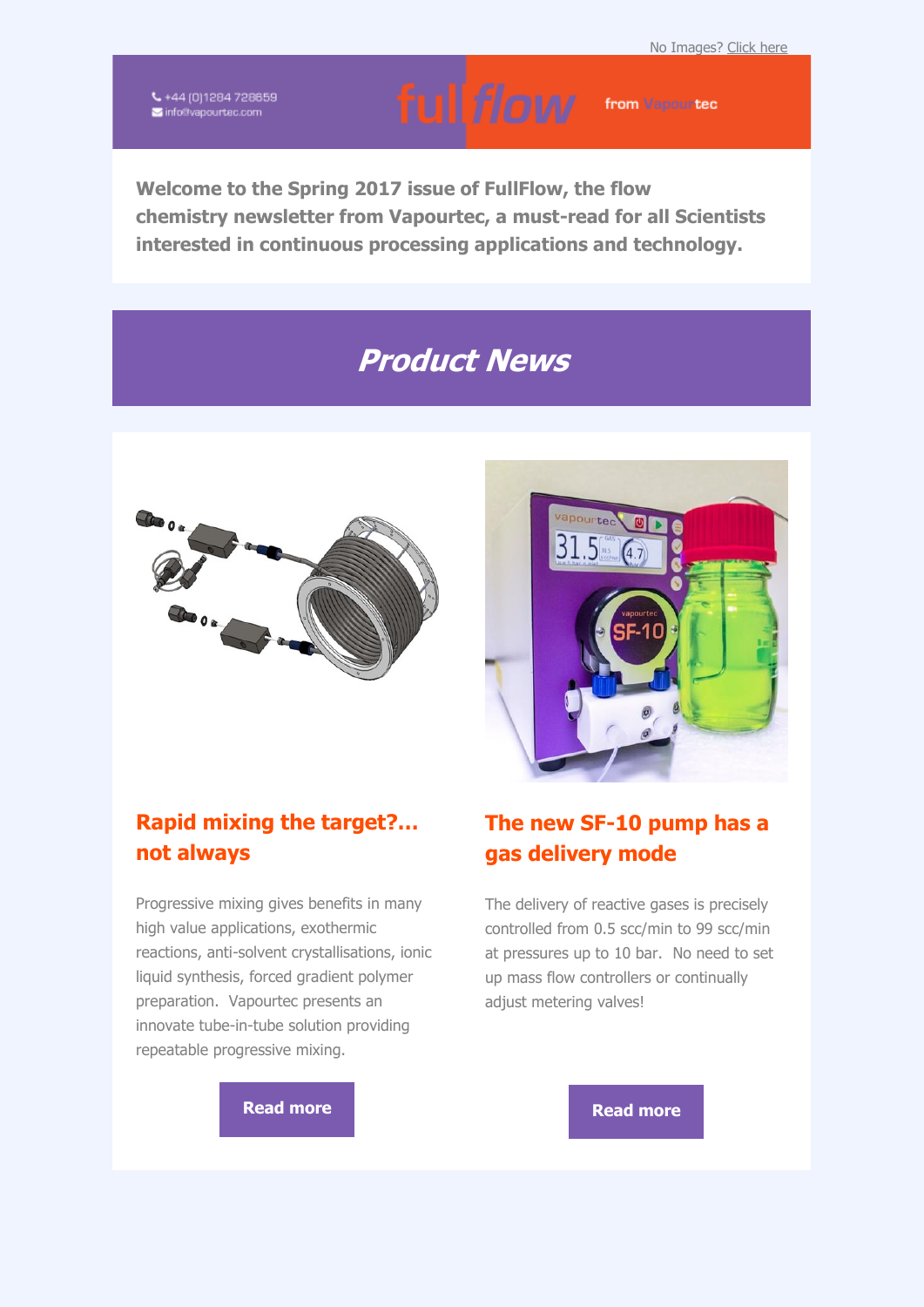



#### **In-line analysis expanded with Bruker FTIR**

Vapourtec have expanded the options for in-line analysis by the integrating the Bruker Alpha IR. Data from the Bruker instrument is integrated with the Flow Commander™ software allowing real time inline reaction monitoring.

#### **Flow chemistry benefits from inline Raman**

Vapourtec have developed a laboratory scale flow cell enabling the integration of Raman spectroscopy into Flow Commander™, providing a powerful and complimentary spectroscopic tool for reaction monitoring and optimisation.

#### **[Read more](http://vapourtec.createsend1.com/t/r-l-yutuihyk-l-u/) Read more**

# **Latest News**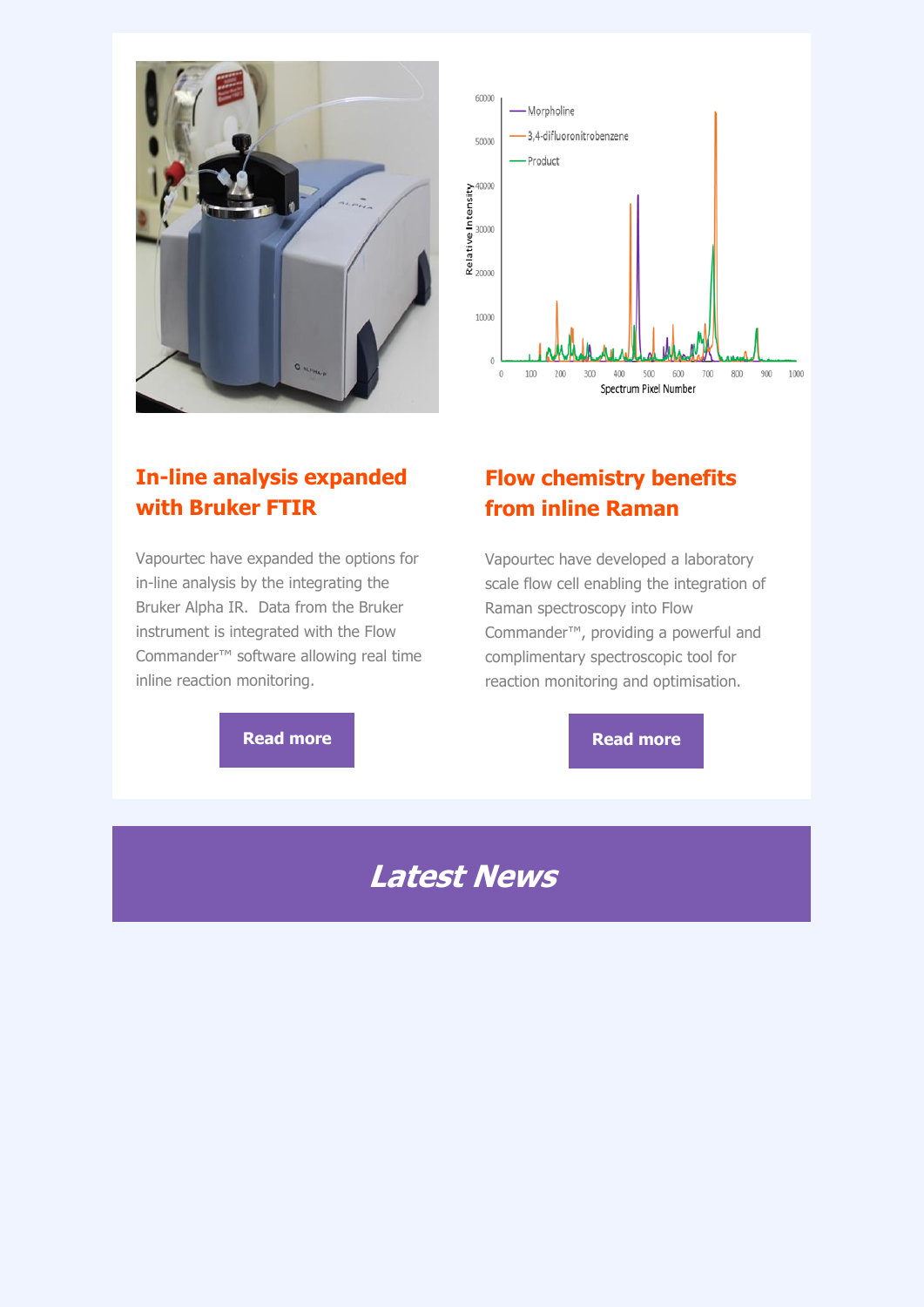



#### New Vapourtec base on the horizon

Vapourtec's new office, due to be open in June 2017, will offer the facilities and potential for increased research, development, training and customer liaison.

#### Huge flow success at ACS San Francisco

The ACS meeting in San Francisco saw great interest in continuous flow chemistry. Vapourtec was excited with the level of interest particularly regarding continuous flow photochemistry

#### **[Read more](http://vapourtec.createsend1.com/t/r-l-yutuihyk-l-p/) Read more Read more**





Vapourtec service team expanded Vapourtec strikes Hungary

# distribution deal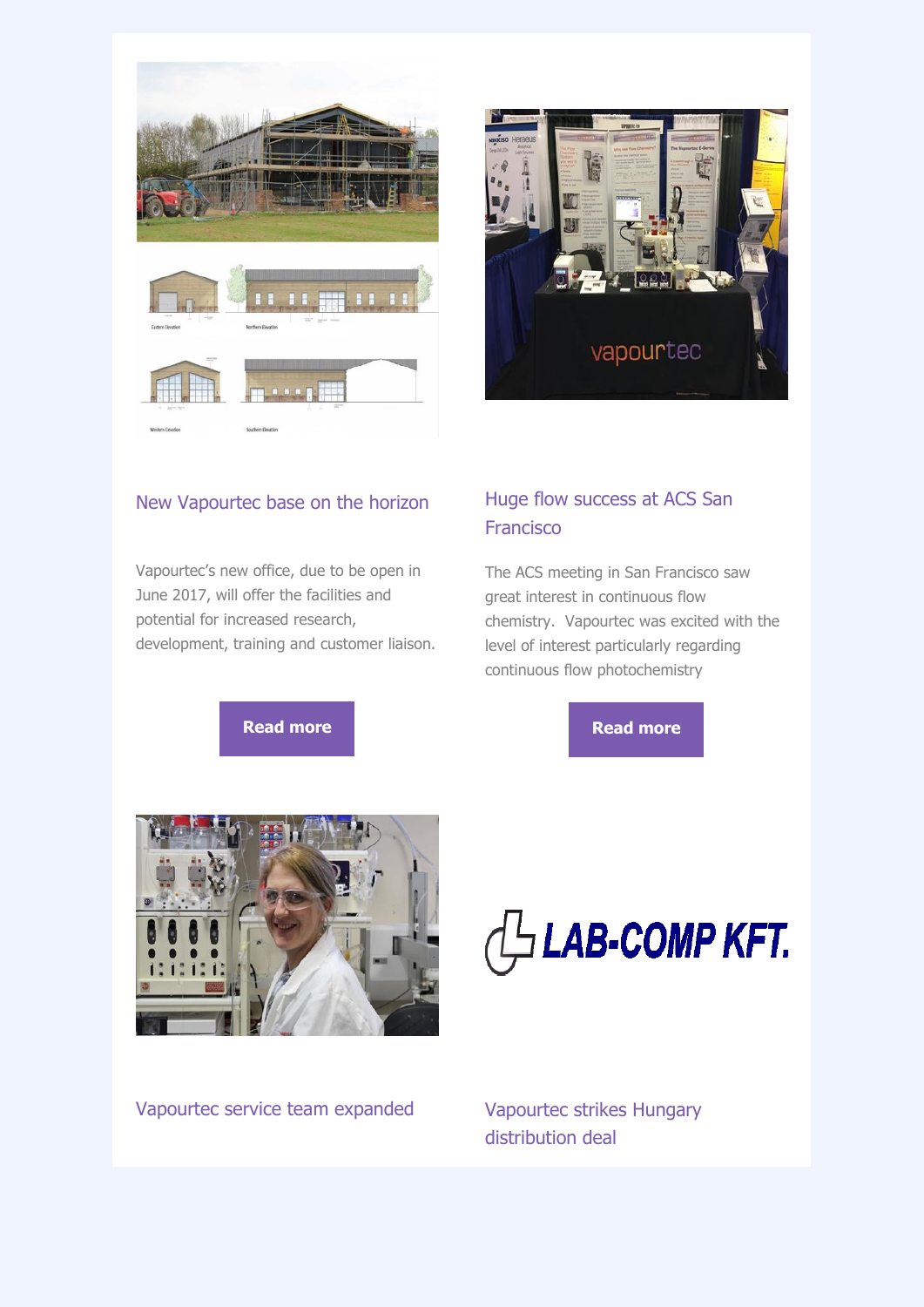At Vapourtec we strive to offer the best possible customer support. A significant step towards this objective has been a reorganisation of the service team and the appointment of Wilna Gray in December 2016 as Service Manager.

Vapourtec has recently secured its latest distribution agreement with Budapestbased chemistry specialists Lab-Comp opening up new markets across central and eastern Europe.

**[Read more](http://vapourtec.createsend1.com/t/r-l-yutuihyk-l-q/) Read more** 

#### **Events**



The fine & speciality chemicals exhibition



**AMERICAN CHEMICAL SOCIETY** 

#### **32nd International exhibition for fine and specialty chemicals - 31 May – 1 June 2017, Munich Trade Fair Centre, Germany, Booth N100**

Chemspec Europe 2017 is the international exhibition for fine and speciality chemicals. The 32nd edition of this highly successful industry event will take place from 31 May – 1 June 2017 in the Munich Trade Fair Centre, Germany.

**254th ACS National Meeting & Exposition – August 20- 24, 2017 in Washington, USA**

The 254th American Chemical Society National Meeting and Exposition will be held in Washington August on August 20-24 2017 and will focus on chemistry's impact on the global economy.

**[Read more](http://vapourtec.createsend1.com/t/r-l-yutuihyk-l-v/) Read more**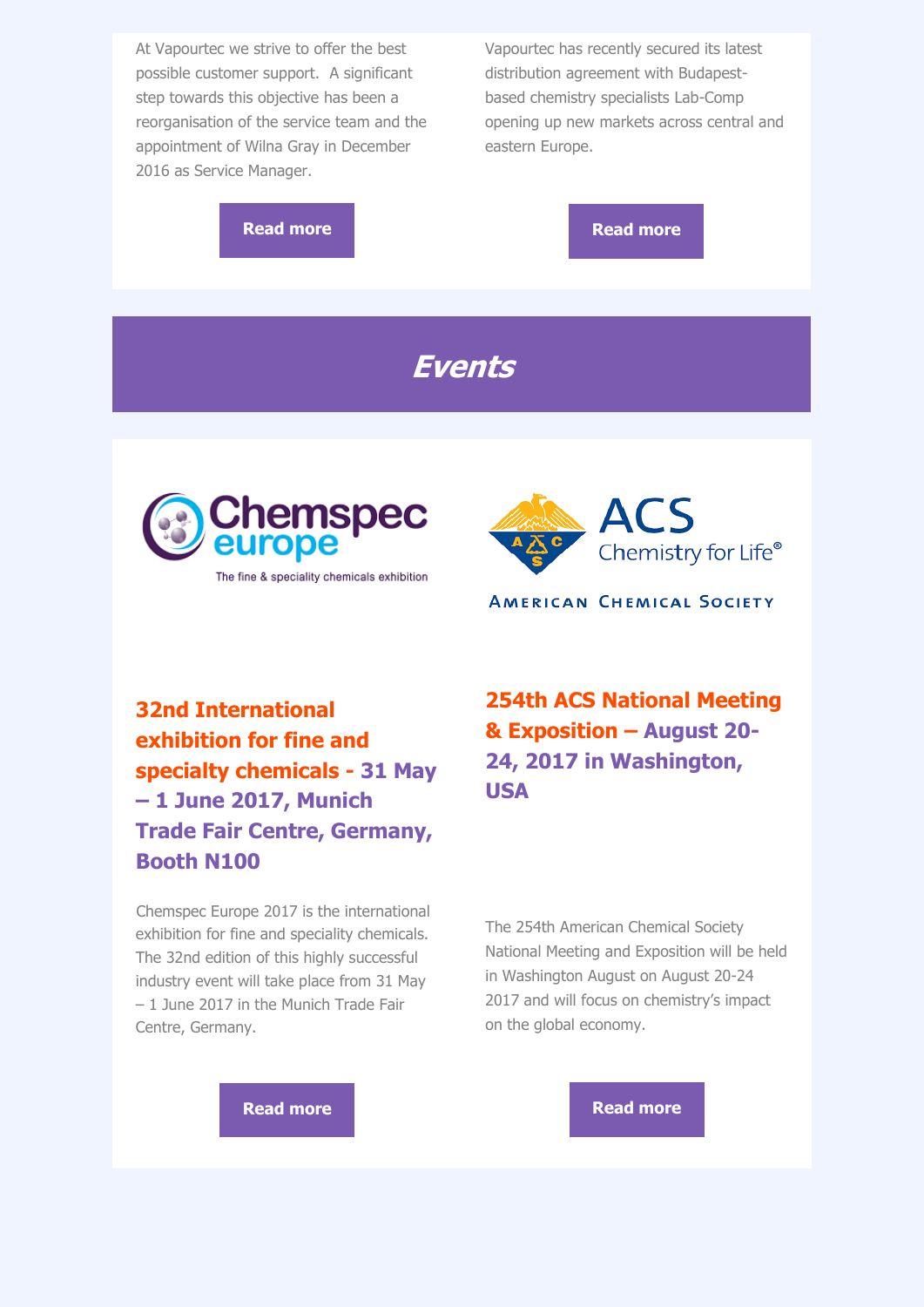



#### New synthetic **methods – Design and application– 28 September 2017, SCI, London, UK**

The SCI's Fine Chemical Group is pleased to announce a one-day meeting to showcase cutting edge synthetic organic chemistry. The aim of the meeting is to highlight new synthetic approaches, disconnections and methods, and their application as developed by key researchers from both academia and industry.

**FROST 6th Conference on Frontiers in Organic Synthesis Technology – October 18-20, 2017 in Budapest, Hungary**

The 6th FROST conference is again organized by the ACS Hungarian Chapter. The agenda topics will be; Safe production of hazardous chemicals in flow, Flow chemistry in pharma industry, Instruments for flow chemistry: microreactors and Flow chemistry for drug discovery

**[Read More](http://vapourtec.createsend1.com/t/r-l-yutuihyk-l-s/) [Read more](http://vapourtec.createsend1.com/t/r-l-yutuihyk-l-w/)** 

# **New Applications**



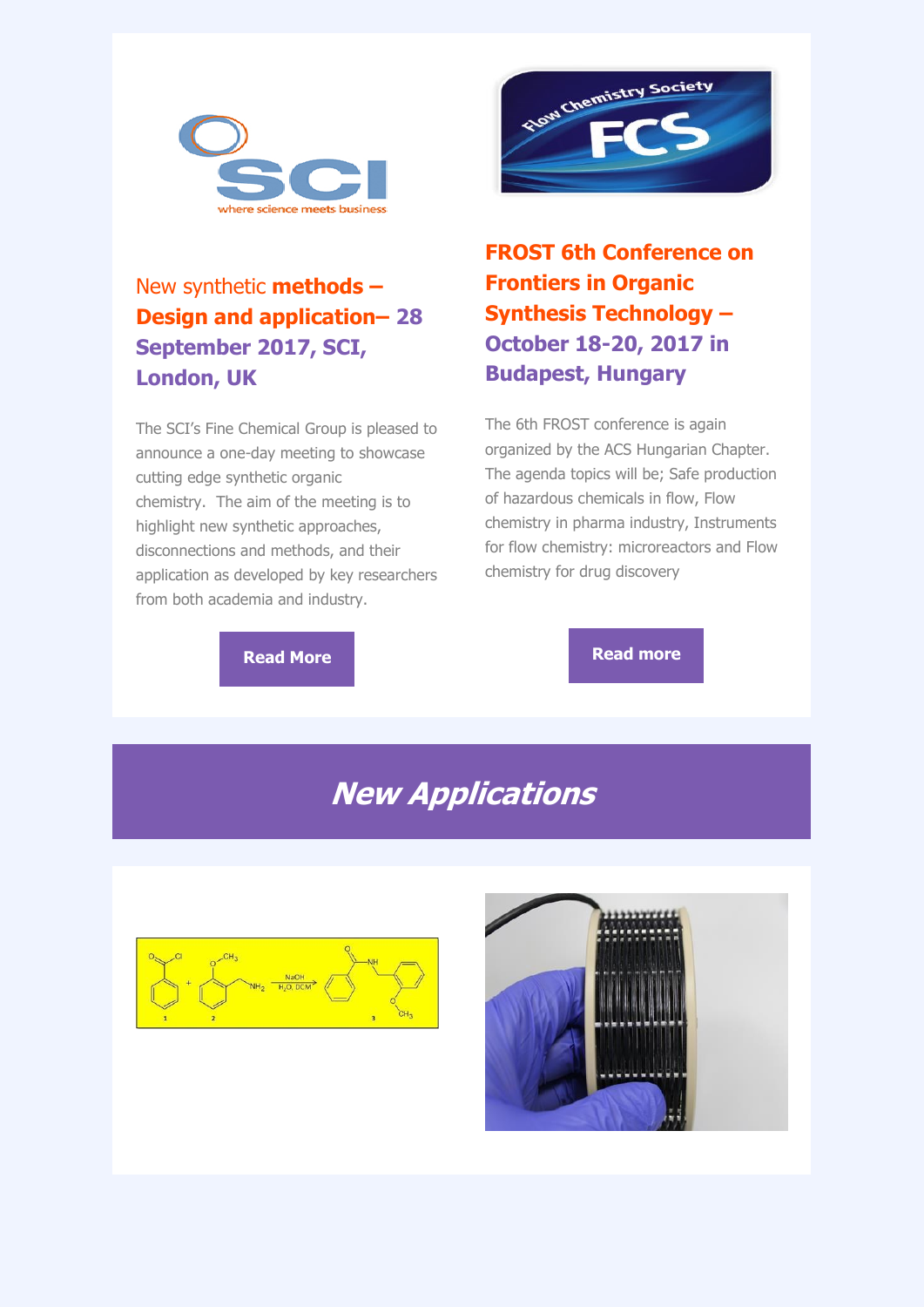#### **Rapid Mixing Reactor for Amide Formation under Biphasic Flow Reaction Conditions**

In this application, Dr Claudio Battilocchio of the Ley group, University of Cambridge, has used Vapourtec's 20 ml Rapid Mixing Reactors to perform an amide synthesis under biphasic flow reaction conditions.

#### **Palladium on Charcoal Slurries in Continuous Flow Hydrogenation**

Using a Vapourtec E-Series with V-3 peristaltic pumps it has been possible to handle solids in flow, to perform a continuous flow hydrogenation of 4-(2 fluoro-4-nitrophenyl)morpholine to the Linezolid intermediate 3-fluoro-4-(4 morpholinyl)aniline, using ammonium formate, and a heterogeneous palladium on charcoal slurry.



#### **Rapid Mixing Reactor for Biphasic Reaction Scale-up**

In this application note the Vapourtec high flow pump module and an R-series equipped with a Vapourtec large diameter reactor for rapid mixing has been used to perform a scale-up of biphasic Stevens oxidation.

#### **Sodium Hydride as a Slurry in Continuous Flow**

As part of our ongoing series of application notes on pumping slurries of reagents we have turned our attention to sodium hydride, one of the most versatile heterogeneous strong bases.

**[Read more](http://vapourtec.createsend1.com/t/r-l-yutuihyk-l-jr/) [Read more](http://vapourtec.createsend1.com/t/r-l-yutuihyk-l-jj/)**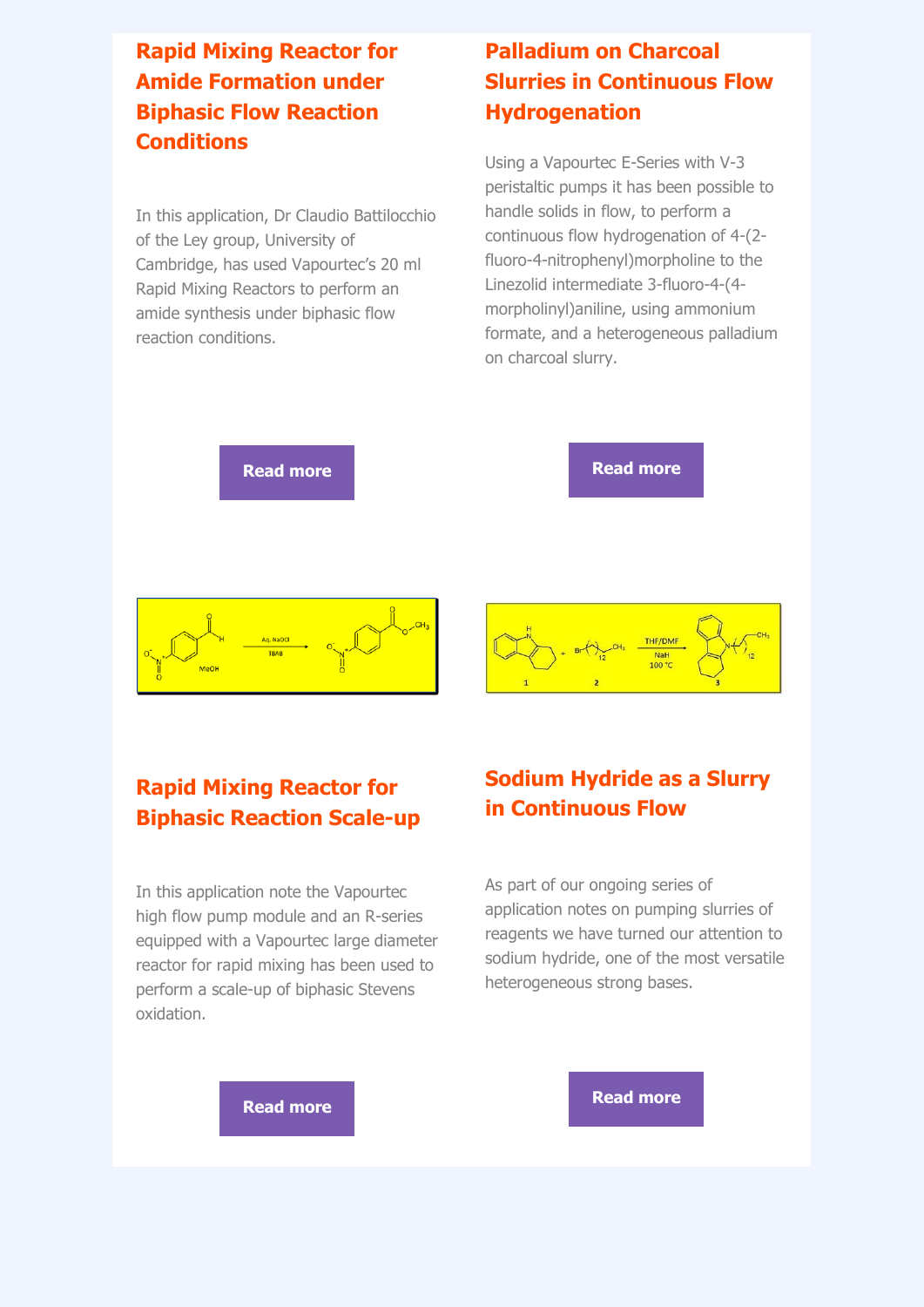## **Publications**



### Flow Synthesis of Cyclobutanones via [2+2] Cycloaddition of Keteneiminium Salts & Ethylene Gas

Claudio Battilocchio, Grazia Iannucci, Shiyi Wang, Edouard Godineau, Amandine Krieger, Alain De Mesmaeker and Steven V Ley.

**React. Chem. Eng.**, 2017, Advance Article **DOI:** 10.1039/C7RE00020K



#### Preparation of Forced Gradient Copolymers Using Tube-in-Tube Continuous Flow Reactors

Simon Saubern, Xuan Nguyen, Van Nguyen, James Gardiner, John Tsanaktsidis, John Chiefari.

**Wiley Online Library** 27 January 2017 **DOI:** 10.1002/mren.201600065





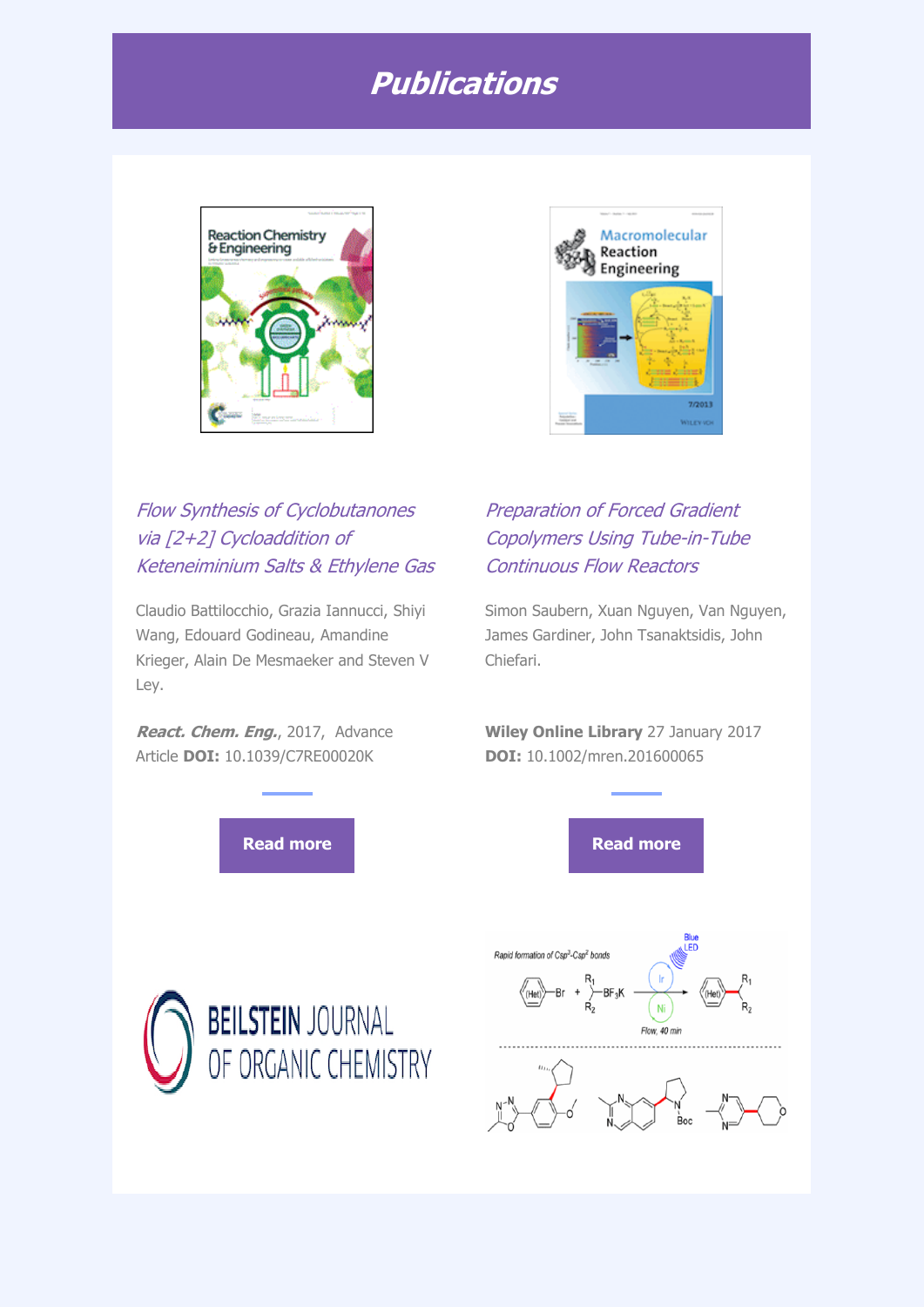Self-optimisation and model-based design of experiments for developing a C–H activation flow process

AlexanderEchtermeyer, Yehia Amar, Jacek Zakrzewski and Alexei Lapkin.

**Beilstein J. Org. Chem**. 2017, 13, 150– 163 **DOI**:10.3762/bjoc.13.18





Application of the Photoredox Coupling of Trifluoroborates and Aryl Bromides to Analog Generation Using Continuous Flow

Travis J. DeLano, Upul K. Bandarage, Natalie Palaychuk, Jeremy Green, and Michael J. Boyd

**J. Org. Chem**., 2016, 81 (24), pp 12525– 12531 **DOI:** 10.1021/acs.joc.6b02408





Improving the throughput of batch photochemical reactions using flow: Dual photoredox and nickel catalysis in flow for C(sp2)C(sp3) crosscoupling

Irini Abdiaj, Jesús Alcázar.

**ScienceDirect.**, 27 December 2016

**DOI:** dx.doi.org/10.1016/j.bmc.2016.12.041

Active Site-Mapping of Xylan-Deconstructing Enzymes with Arabinoxylan Oligosaccharides Produced by Automated Glycan **Assembly** 

Deborah Senf, Colin Ruprecht, Goswinus de Kruijff, Sebastian Simonetti, Frank Schuhmacher, Peter Seeberger, Fabian Pfrengle

**Chemistry - A European Journal**

Volume 23, Issue 13, pages 3197–3205, March 2, 2017

**DOI**: 10.1002/chem.201605902